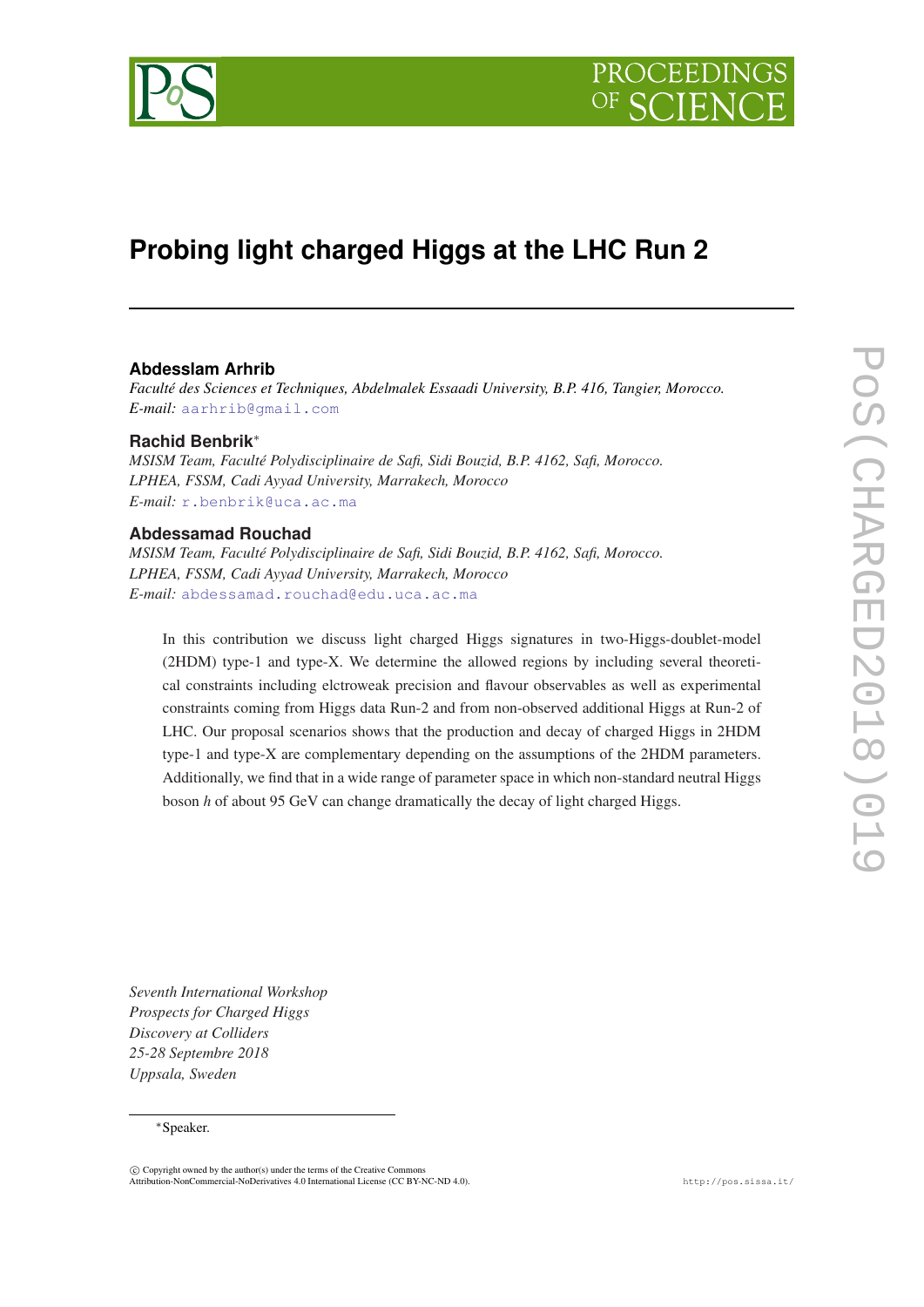# 1. Itroduction

Recent discovery of a scalar particle at the Large Hadron Collider (LHC)[\[1,](#page-6-0) [2\]](#page-6-0) together with various successful experiments has established the Standard Model (SM) as the fondamental theory of strong and electroweak interactions. Despite its great success in explaining all available data, the SM has serious deficiencies and there are several phenomenological indications that all questions cannot find an answer in the SM. The arguments supporting an extension of the SM is then well motivated.

The Two-Higgs-Doublet Model (2HDM) is one of the simplest beyond the SM extension of the Higgs mechanism of the electroweak symmetry breaking which may arise naturally in the scalar sector of various theories. In this model, we introduce two doublets of scalar fields  $\Phi_1$  and  $\Phi_2$ . This simple extension contains very interesting charged Higgs sector. Adding  $\Phi_2$  in the 2HDM potetial increases the numbers of free parameters substantially which lead to additional degrees of freedom in the scalar sector. Furthermore, we left with three massive neutral scalars *h*, *H* and *A* in the CP-conserving limit and a charged Higgs boson  $H^{\pm}$ . One of the neutral Higgs bosons can be identified as SM-like with mass at 125 GeV. In order to avoid tree-level flavour-changing neutral currents from the Yukawa interaction several symmertries are imposed in the 2HDM. As a result different versions of 2HDM exist and labelled as type-1, type-2, type-X and type-Y.

Charged Higgs bosons pose a special challenge for experimental searches. They are dominantly produced in association with top quarks ( $tbH^{\pm}$ ). The  $H^{\pm} \rightarrow tb$  holds a little chance for discovering charged Higgses at the LHC due the large luminosity. In Ref we pointed a potential decay modes *H* <sup>±</sup>*toWA* and *W h*. In this contribution we propose benchmark points for charged Higgs decays at the LHC Run-2, taking into account several existing contraints on the parameter space of 2HDM type-1 and type-X. The contribution is organized as follows. In section.2, we introduce a brief review oh 2HDM and explore the benchmarks points.

# 2. The 2HDM

The most general scalar potential which is  $SU(2)_L \otimes U(1)_Y$  invariant is given by [\[3](#page-6-0), [4](#page-6-0)]

$$
V(\Phi_1, \Phi_2) = m_1^2 \Phi_1^{\dagger} \Phi_1 + m_2^2 \Phi_2^{\dagger} \Phi_2 - (m_{12}^2 \Phi_1^{\dagger} \Phi_2 + \text{h.c}) + \frac{1}{2} \lambda_1 (\Phi_1^{\dagger} \Phi_1)^2 + \frac{1}{2} \lambda_2 (\Phi_2^{\dagger} \Phi_2)^2 + \lambda_3 (\Phi_1^{\dagger} \Phi_1) (\Phi_2^{\dagger} \Phi_2) + \lambda_4 (\Phi_1^{\dagger} \Phi_2) (\Phi_1^{\dagger} \Phi_2) + \left[ \frac{\lambda_5}{2} (\Phi_1^{\dagger} \Phi_2)^2 + \text{h.c.} \right].
$$
\n(2.1)

The complex (pseudo)scalar doublets  $\Phi_i$  ( $i = 1, 2$ ) can be parameterized as

$$
\Phi_i(x) = \begin{pmatrix} \phi_i^+(x) \\ \frac{1}{\sqrt{2}} \left[ v_1 + \rho_1(x) + i \eta_1(x) \right] \end{pmatrix},
$$
\n(2.2)

with  $v_{1,2} \ge 0$  being the VEVs satisfying  $v = \sqrt{v_1^2 + v_2^2}$ , with  $v = 246.22$  GeV. Hermiticity of the potential forces  $\lambda_{1,2,3,4}$  to be real while  $\lambda_5$  and  $m_{12}^2$  can be complex. In this work we choose to work in a CP-conserving potential where both VEVs are real and so are also  $\lambda_5$  and  $m_{12}^2$ .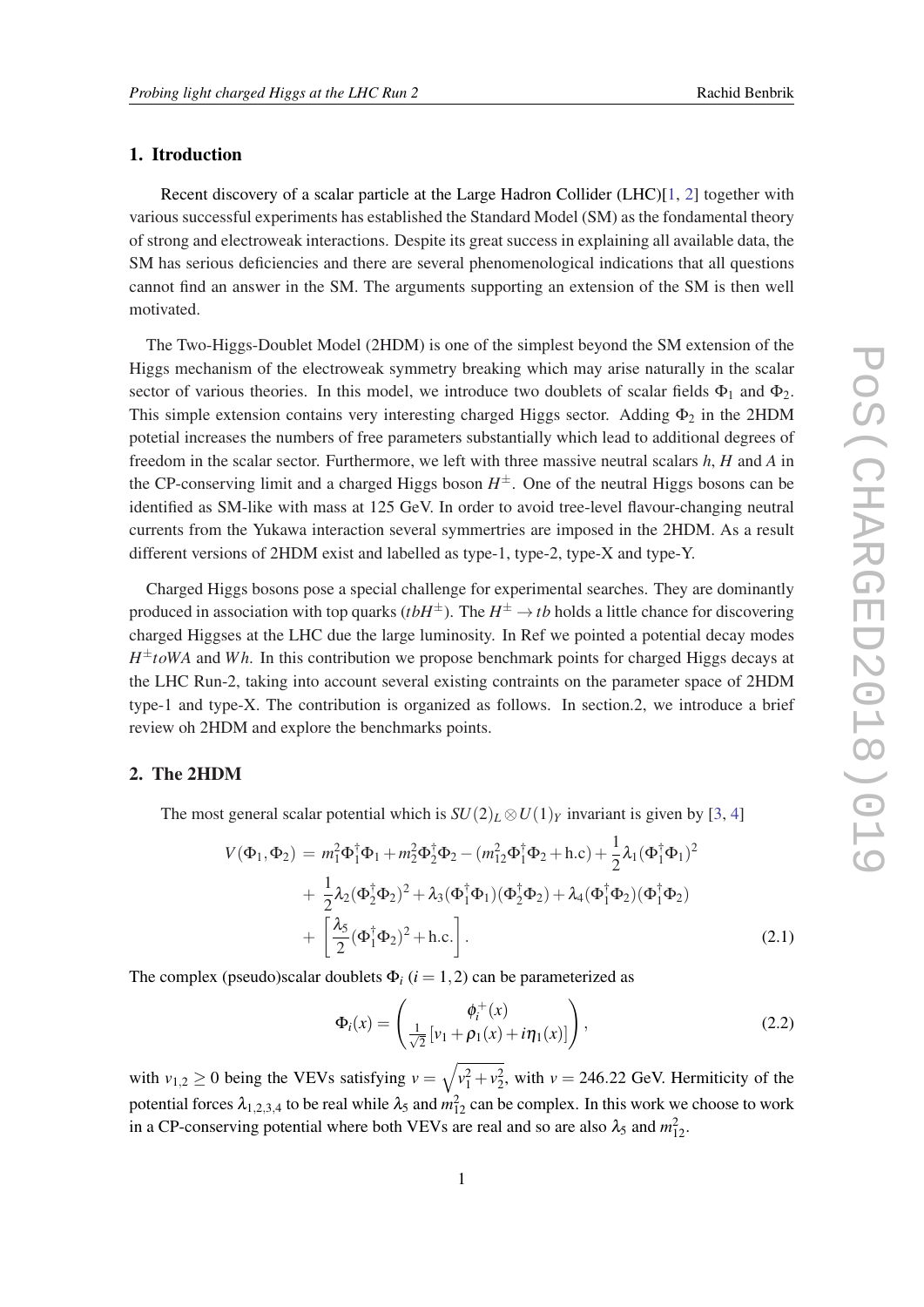|          | أأمرد<br>$\mathbf{v}_u$              | بالمرد<br>Δ.                                           | $\mathcal{L}^h$<br>л.                                  | $H_{\nu}$<br>$\mathbf{u}_u$              | $H_{\bullet}$<br>Δ.                      | $H_{\rm tr}$<br>$\mathbf{v}$                  | 1/t<br>$\mathbf{v}_u$                   | 1 <sup>A</sup><br>17           | 1/2<br>$\mathbf{v}$               |
|----------|--------------------------------------|--------------------------------------------------------|--------------------------------------------------------|------------------------------------------|------------------------------------------|-----------------------------------------------|-----------------------------------------|--------------------------------|-----------------------------------|
| Type-    | $s_{\beta}$<br>n.<br>$c_{\alpha}$    | $^{\prime}$ S $_{\beta}$<br>$\sqrt{2}$<br>$c_{\alpha}$ | $^{\prime}$ S $_{\beta}$<br>$\sqrt{2}$<br>$c_{\alpha}$ | $s_{\alpha}$<br>$s_{\beta}$              | $\sim$<br>$s_{\beta}$<br>$S_{\alpha}$    | $s_{\alpha}$<br>$^{\prime}$ S $_{\beta}$      | $c_{\beta}$<br>$^{\circ}$ S $_{\beta}$  | $S_{\beta}$<br>$-\mathsf{p}$ , | $^{\prime}$ S $_{\beta}$<br>$c_B$ |
| $Type-X$ | $s_{\beta}$<br>Â<br>$\iota_{\alpha}$ | $^{\prime}$ S $_{\beta}$<br>$\epsilon_{\alpha}$        | $c_{\beta}$<br>$\mathbf{C}$<br>$-s_{\alpha}$           | $s_{\alpha}$<br>$^{\prime}$ S $_{\beta}$ | $\sim$<br>$s_{\beta}$<br>$\delta \alpha$ | $\sqrt{2}$<br>$c_{\beta}$<br>$\iota_{\alpha}$ | $c_{\beta}$<br>$^{\prime}$ S $_{\beta}$ | $s_{\beta}$<br>$-\mathsf{p}$ , | $S_{\beta}$                       |

Table 1: Yukawa couplings in terms of mixing angles in the two proposed 2HDM Types.

After EWSB, three of the eight degrees of freedom in the Higgs sector of the 2HDM are eaten by the Goldstone bosons ( $G^{\pm}$  and *G*) to give masses to the longitudinal gauge bosons ( $W^{\pm}$  and *Z*). The remaining five degrees of freedom becomes the aforementioned physical Higgs bosons. After using the minimization conditions for the potential together with the  $W^{\pm}$  boson mass requirement, we end up with seven independent parameters which will be taken as

$$
m_h, m_H, m_A, m_{H^{\pm}}, \alpha, \tan \beta, m_{12}^2,
$$
\n(2.3)

where, as usual, tan  $\beta \equiv v_2/v_1$  and  $\beta$  is also the angle that diagonalizes the mass matrices of both the CP-odd and charged Higgs sector while the angle  $\alpha$  does so in the CP-even Higgs sector.

The most commonly used version of a CP-conserving 2HDM is the one which satisfy a discrete  $Z_2$  symmetry  $\Phi_i \to (-1)^{i+1} \Phi_i$  (*i* = 1,2), that, when extended to the Yukawa sector, guarantees the absence of Flavor Changing Neutral Currents (FCNCs). Such a symmetry would also require  $m_{12}^2 = 0$ , unless we tolerate a soft violation of this by the dimension two term  $m_{12}^2$  (as we do here). The Yukawa Lagrangian can then be written as

$$
-\mathcal{L}_Y = \bar{Q}_L (Y_1^d \Phi_1 + Y_2^d \Phi_2) d_R + \bar{Q}_L (Y_1^u \tilde{\Phi}_1 + Y_2^u \tilde{\Phi}_2) u_R + \bar{L}_L (Y_1^l \Phi_1 + Y_2^l \Phi_2) l_R + \text{h.c.},\tag{2.4}
$$

where  $Q_L^T = (u_L, d_L)$  and  $L_L^T = (l_L, l_L)$  are the left-handed quark doublet and lepton doublet, respectively, the  $Y_k^f$  $h_k^{f,s}$  (*k* = 1,2 and  $f = u, d, l$ ) denote the 3 × 3 Yukawa matrices and  $\tilde{\Phi}_k = i\sigma_2 \Phi_k^*$  $(k = 1, 2)$ . Since the mass matrices of the quarks and leptons are a linear combination of  $Y_1^f$  $Y_1^f$  and  $Y_2^f$  $\frac{7}{2}$ ,  $Y_1^{d, l}$  $Y_{1,2}^{d,l}$  and  $Y_{1,2}^u$  cannot be diagonalized simultaneously in general. Therefore, neutral Higgs Yukawa couplings with flavor violation appear at tree-level and contribute significantly to FCNC processes such as  $\Delta M_{K,B,D}$  as well as  $B_{d,s} \to \mu^+\mu^-$  mediated by neutral Higgs exchanges. To avoid having those large FCNC processes, one known solution is to extend the  $Z_2$  symmetry to the Yukawa sector. When doing so, we end up with the already discussed four possibilities regarding the Higgs bosons couplings to fermions [[4](#page-6-0)].

After EWSB, the Yukawa Lagrangian can be expressed in the mass eigenstate basis as follows [[5](#page-6-0), [6](#page-6-0)]:

$$
\mathcal{L}_Y = -\sum_{f=u,d,\ell} \frac{m_f}{v} \left( \xi_h^f \bar{f} f h + \xi_H^f \bar{f} f H - i \xi_A^f \bar{f} \gamma_5 f A \right) - \left( \frac{\sqrt{2} V_{ud}}{v} \bar{u} \left( m_u \xi_A^u P_L + m_d \xi_A^d P_R \right) dH^+ + \text{h.c.} \right). \tag{2.5}
$$

We give in Tab. 1, the values of the Yukawa couplings in the 2HDM type-1 and type-X. The couplings of *h* and *H* to gauge bosons  $V = W^{\pm}$ , *Z* are proportional to  $\sin(\beta - \alpha)$  and  $\cos(\beta - \alpha)$ , respectively. Since these are gauge couplings, they are the same for all Yukawa types. The 2HDM possesses two alignment limits: one with *h* SM-like[[7](#page-6-0), [8](#page-6-0)] and an other one with *H* SM-like[[9](#page-6-0), [10\]](#page-6-0).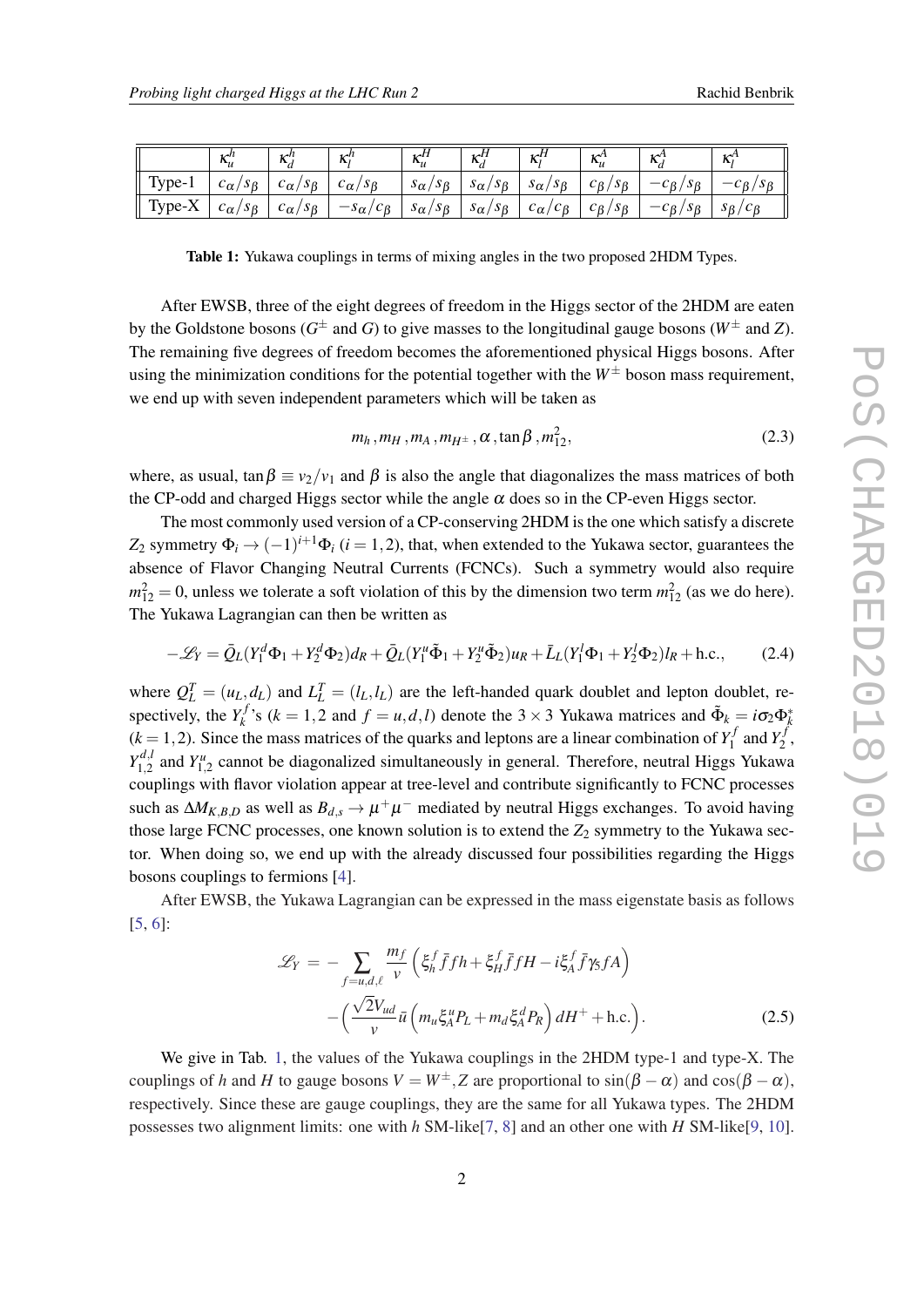In the present study, we will take into account two scenarios. For the first one we assume that *h* is the SM-like Higgs boson discovered at CERN, which implies that  $\cos(\beta - \alpha) \approx 0$  and in the second one we will focus on the alignment limit where *H* is the SM-like in this case the limit  $\sin(\beta - \alpha) \approx 0$  seems to be favored by LHC data.

#### 3. Light charged Higgs Boson

Light charged Higgs states, i.e, with  $m_{H<sub>+</sub>} < m_{t} - m_{b}$ , are copiously induced by  $t\bar{t}$  production followed by the top decay  $t \to bH^+$  (or the equivalent antitop mode). When kinematically allowed,  $pp \rightarrow t\bar{t} \rightarrow b\bar{b}H^-W^+ + c.c.$  provides the most important source of light charged Higgs bosons, above and beyond the yield of various direct production modes:  $gb \rightarrow tH^-$  and  $gg \rightarrow t\bar{b}H^-$  [[14\]](#page-6-0),  $gg \to W^{\pm}H^{\mp}$  and  $b\bar{b} \to W^{\pm}H^{\mp}$  [\[15](#page-6-0)],  $q\bar{q}' \to \phi H^{\pm}$  where  $\phi$  denotes one of the three neutral Higgs bosons [[16\]](#page-6-0),  $gg \to H^+H^-$  and  $q\bar{q} \to H^+H^-$  [[17\]](#page-6-0),  $qb \to q'H^+b$  [[18\]](#page-6-0) and  $c\bar{s}, c\bar{b} \to H^+$  [\[19\]](#page-6-0). (See also Refs. [[20,](#page-6-0) [21\]](#page-6-0) for a review of all available  $H^{\pm}$  hadro-production modes in 2HDMs.)

Searches for light charged Higgs boson with mass  $m_{H^{\pm}} < m_t$  have been performed by both ATLAS[[22,](#page-7-0) [23](#page-7-0), [27,](#page-7-0) [26](#page-7-0), [25,](#page-7-0) [24](#page-7-0)] and CMS[\[28,](#page-7-0) [29](#page-7-0), [30,](#page-7-0) [31](#page-7-0)]. The most relevant constraints in our scenarios are the constraints on the production of a light charged Higgs via top quark decay,  $t \rightarrow$ *H*<sup>+</sup>*b*, with subsequent decays  $H^{\pm} \to \tau^{\pm} \nu$  [\[22](#page-7-0), [23,](#page-7-0) [27](#page-7-0), [25,](#page-7-0) [30,](#page-7-0) [31](#page-7-0)],  $H^+ \to c\bar{s}$  [[26](#page-7-0), [29\]](#page-7-0) and  $H^+ \to$  $c\bar{b}$ [\[28](#page-7-0)].

#### 4. Parameter space scans and constraints

We numerically scanned the parameters of 2HDM-I and 2HDM-X using the public program 2HDMC [[13\]](#page-6-0) in the ranges:

$$
m_h/2 \le m_A \le 300
$$
GeV,  $,90$ GeV  $\le m_{H^{\pm}} \le 200$ GeV,  $-1 \le \cos(\beta - \alpha) \le 1$  0.5  $\le \tan \beta \le 30$ . (4.1)

with  $m_h$  = 95 GeV and  $m_H$  = 125 GeV,

During the scan, each sampled model point was subjected to the following conditions:

- Unitarity, perturbativity, and vacuum stability enforced through the default 2HDMC method.
- The oblique parameters S, T and U were calculated with 2HDMC methods and were required to fall within 95% Confidence Level (CL) ellipsoid on 2018 PDG values  $[32]$  $[32]$ ,  $S = 0.02 \pm 0.10$ ,  $T = 0.07 \pm 0.12$  and  $U = 0.00 \pm 0.09$  with correlations  $\rho_{ST} = 0.92$ ,  $\rho_{SU} = -0.66$  and  $\rho_{TU} =$ −0.86.
- All scalars in the models satisfied all (95% CL) constraints included in the program Higgs-Bounds 5.2.0[\[33](#page-7-0)], as well as the requirement that one of the neutral scalar states should match the properties of the observed SM-like Higgs boson and we guarantee that with HiggsSignals[\[34](#page-7-0)] code.
- Satisfaction of the 95% CL limits on b-physics observables calculated with the public code SuperIso-v3.6[[35\]](#page-7-0).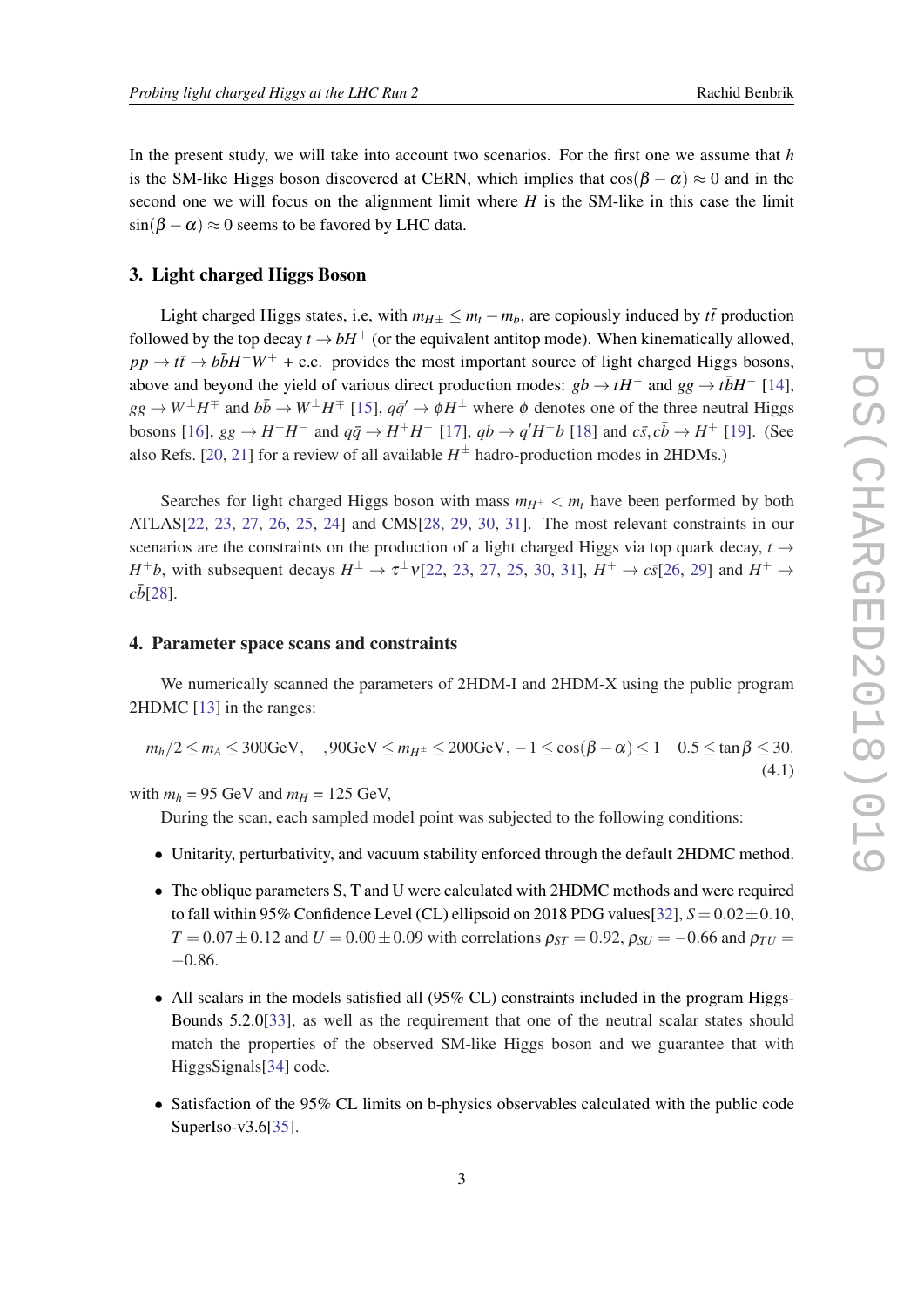

Figure 1: The  $Br(H^{\pm} \to XY)$  in the 2HDM-I mapped over the  $(m_{H^{\pm}} , \tan \beta)$  plane with  $\sin(\beta - \alpha) = -0.13$ ,  $m_A = 169 \text{ GeV}, m_h = 95 \text{ GeV}$  and  $m_H = 125 \text{ GeV}$ . For  $XY \equiv t^* \bar{b}$  (top left),  $XY \equiv c\bar{s}$  (top right),  $XY \equiv \tau v$ (bottom left) and  $XY \equiv W^{\pm *}h$ .

#### 5. Results and discussions

In this contribution, we activate the following set  $m_h = 95$  GeV and  $m_H = 125$  GeV. This scenario is well motivated from the experimetal of view. In fact, looking few events around 95 GeV is very exiting and it must be investigated in 2HDM. The best-point is given in table.4 with light tan $\beta$  in 2HDM-type-1 and intermidiate values in 2HDM-type-X. It is clear from table.4 that  $BR(H\rightarrow W+h)$  is maximal. Similary, we investigate this scenario and show our finding in Figure.(1), where the  $Br(H^{\pm} \to XY)$  in the 2HDM-I are mapped over the  $(m_{H^{\pm}} , \tan \beta)$  plane with  $\sin(\beta - \alpha) = -0.13$ ,  $m_A = 169$  GeV,  $m_h = 95$  GeV and  $m_H = 125$  GeV. For  $XY \equiv t^* \bar{b}$  (top left),  $XY \equiv c\bar{s}$  (top right),  $XY \equiv \tau v$  (bottom left) and  $XY \equiv W^{\pm *}h$  and alternavely the predicted cross section  $\sigma(p \, p \to t\bar{t}) \times Br(t \to H^+ b) \times Br(H^{\pm} \to W^{\pm} h)$  in the 2HDM-1. Not like MSSM, where the situation of 95 GeV is not possible, 2HDM type-1 and type-X present an very important alternative for explainning 95 GeV and being consistent with recent data. Again 2HDM type-1 is the most promising framework in which data can explain various observables.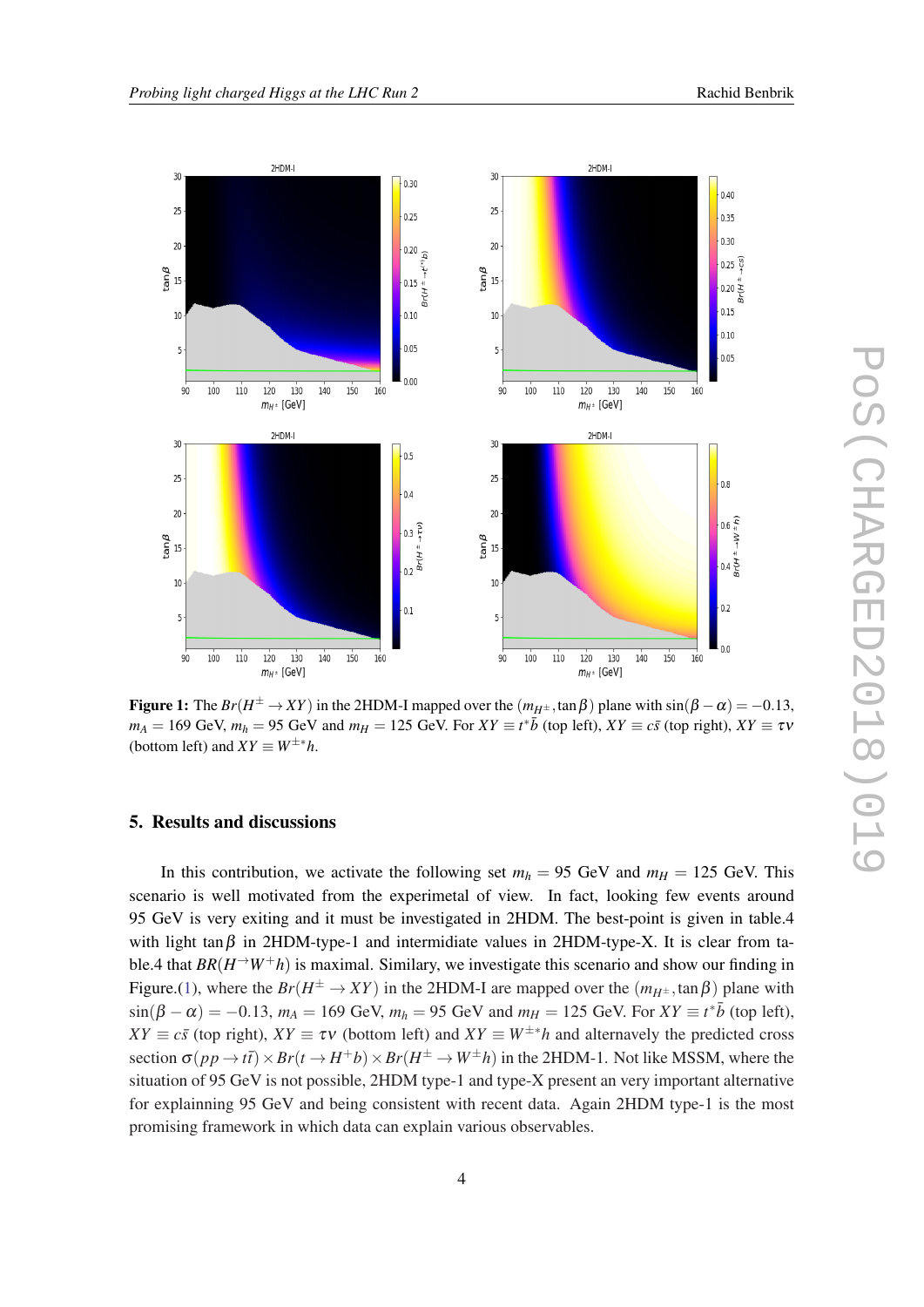| Parameters                                                                  | 2HDM-I            | $2HDM-X$                                  |
|-----------------------------------------------------------------------------|-------------------|-------------------------------------------|
| $(\sin(\beta - \alpha), \tan \beta)$                                        |                   | $ (-0.130451; 4.6) (-0.00163; 11.98158) $ |
| $(m_A, m_h)$ [GeV]                                                          | (168.94; 95)      | (161.37; 95)                              |
| $(m_{H^{\pm}})$ [GeV]                                                       | (135.3)           | (158.46)                                  |
| $\big (Br[H^\pm\to \tau v], Br[H^\pm\to W^\pm h])\big (10.0\%;72.0\%)\big $ |                   | $(97.3\%; 0.34\%)$                        |
| $(Br[H^{\pm}\to cs], Br[H^{\pm}\to cb])$                                    | $(7.0\%; 0.01\%)$ | $(-; -)$                                  |
| $(Br[H^{\pm}\to tb], Br[t \to H^{\pm}b])$                                   | $(10.0; 0.08\%)$  | $(0.03\%; -)$                             |

Table 2: The best-fit points in Type-I and Type-X 2HDM. The decay width of  $\Gamma_{H^{\pm}}$ , cross section ( $\sigma$ [ $pp \rightarrow$  $tH^+$ ],  $\sigma(pp \to H^-H^+$ ]) and decay branching ratios for charged Higgs are listed, where the decay branching ratios smaller than  $10^{-4}$  are neglected. We are fixed  $m_h = 125$  GeV and  $m_{12}^2 = m_h^2 \tan \beta / (1 + \tan^2 \beta)$ 

# 6. Conclusion

In this contribution we confront the production and branching fractions of light charged Higgs in 2HDM type-1 and type-X with recent LHC data. Our finding are best-fit as well as some proposal benchmark points with the possibility of investigating then in the next Run-3. Light charged Higgs below the top quark mass still allowed by data even by increasing luminosity up to 300*bf*<sup>-1</sup>. Light charged Higgs mass together with 95 GeV is also one of the important chanllenge at the next agenda of LHC communitty.

# 7. Acknowledgments

AA and RB are supported by the grant H2020-MSCA-RISE-2014 no. 645722 (NonMinimal-Higgs). This work is also supported by the Moroccan Ministry of Higher Education and Scientific Research MESRSFC and CNRST: Project PPR/2015/6.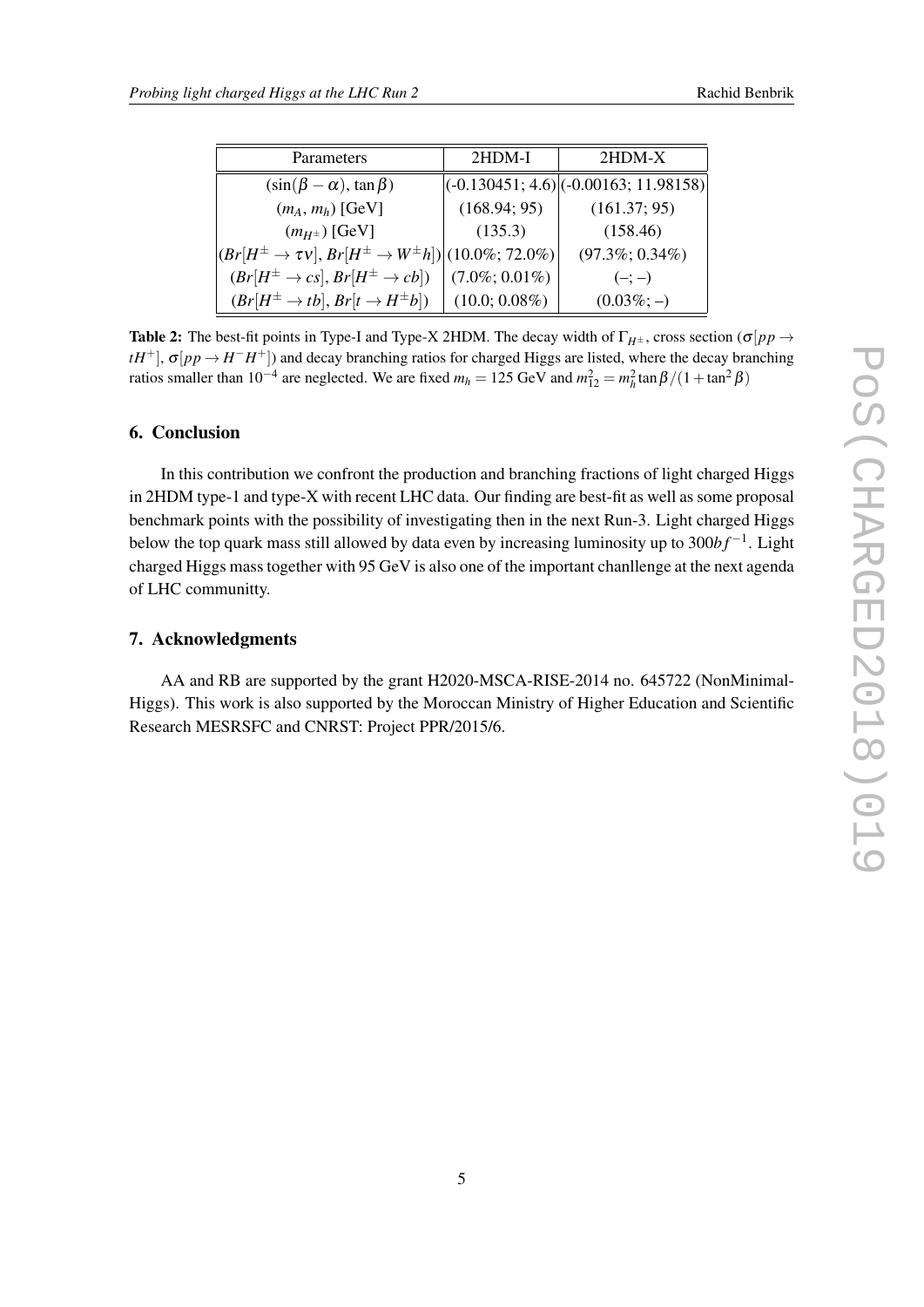#### <span id="page-6-0"></span>References

- [1] G. Aad *et al.* [ATLAS Collaboration], Phys. Lett. B 716 (2012) 1 doi:10.1016/j.physletb.2012.08.020 [arXiv:1207.7214 [hep-ex]].
- [2] S. Chatrchyan *et al.* [CMS Collaboration], Phys. Lett. B 716 (2012) 30 doi:10.1016/j.physletb.2012.08.021 [arXiv:1207.7235 [hep-ex]].
- [3] J. F. Gunion and H. E. Haber, Phys. Rev. D 67, 075019 (2003) [hep-ph/0207010].
- [4] G. C. Branco, L. Lavoura and J. P. Silva, Int. Ser. Monogr. Phys. 103, 1 (1999).
- [5] M. Gomez-Bock and R. Noriega-Papaqui, J. Phys. G 32, 761 (2006) [hep-ph/0509353].
- [6] A. Arhrib, R. Benbrik, C. H. Chen, J. K. Parry, L. Rahili, S. Semlali and Q. S. Yan, arXiv:1710.05898 [hep-ph].
- [7] M. Carena, I. Low, N. R. Shah and C. E. M. Wagner, JHEP 1404 (2014) 015 doi:10.1007/JHEP04(2014)015 [arXiv:1310.2248 [hep-ph]].
- [8] J. Bernon, J. F. Gunion, H. E. Haber, Y. Jiang and S. Kraml, Phys. Rev. D 92 (2015) no.7, 075004 doi:10.1103/PhysRevD.92.075004 [arXiv:1507.00933 [hep-ph]].
- [9] P. M. Ferreira, R. Santos, M. Sher and J. P. Silva, Phys. Rev. D 85 (2012) 035020 doi:10.1103/PhysRevD.85.035020 [arXiv:1201.0019 [hep-ph]].
- [10] J. Bernon, J. F. Gunion, H. E. Haber, Y. Jiang and S. Kraml, Phys. Rev. D 93 (2016) no.3, 035027 doi:10.1103/PhysRevD.93.035027 [arXiv:1511.03682 [hep-ph]].
- [11] P. M. Ferreira, J. F. Gunion, H. E. Haber and R. Santos, Phys. Rev. D 89, no. 11, 115003 (2014) [arXiv:1403.4736 [hep-ph]].
- [12] P. M. Ferreira, R. Guedes, M. O. P. Sampaio and R. Santos, JHEP 1412, 067 (2014) [arXiv:1409.6723 [hep-ph]].
- [13] D. Eriksson, J. Rathsman and O. Stal, Comput. Phys. Commun. 181, 189 (2010) [arXiv:0902.0851 [hep-ph]].
- [14] V. D. Barger *et al.*, Phys. Lett. B 324, 236 (1994); J. F. Gunion, *et al.*, Nucl. Phys. B 294, 621 (1987). R. M. Barnett *et al.*, Nucl. Phys. B 306, 697 (1988). J. L. Diaz-Cruz and O. A. Sampayo, Phys. Rev. D 50, 6820 (1994). F. Borzumati *et al.*, Phys. Rev. D 60, 115011 (1999).
- [15] D. A. Dicus *et al.*, Phys. Rev. D 40, 787 (1989). A. A. Barrientos *et al.*, Phys. Rev. D 59, 015009 (1999); A. A. Barrientos *et al.*, Phys. Rev. D 63, 015009 (2001); W. Hollik and S. h. Zhu, Phys. Rev. D 65, 075015 (2002); O. Brein *et al.*, Phys. Rev. D 63, 095001 (2001).
- [16] Q. H. Cao *et al.*, Phys. Rev. D **69**, 075008 (2004).
- [17] A. C. Bawa *et al.*, Z. Phys. C 47, 75 (1990). A. A. Barrientos *et al.*, Nucl. Phys. B 568, 305 (2000); A. Krause *et al.*, Nucl. Phys. B 519, 85 (1998).
- [18] S. Moretti and K. Odagiri, Phys. Rev. D 55, 5627 (1997). A. Arhrib *et al.*, JHEP 1605, 093 (2016).
- [19] S. Dittmaier *et al.*, Phys. Rev. D 77, 115001 (2008).
- [20] M. Aoki *et al.*, Phys. Rev. D **84**, 055028 (2011)
- [21] A. G. Akeroyd *et al.*, Eur. Phys. J. C 77, no. 5, 276 (2017) doi:10.1140/epjc/s10052-017-4829-2 [arXiv:1607.01320 [hep-ph]].